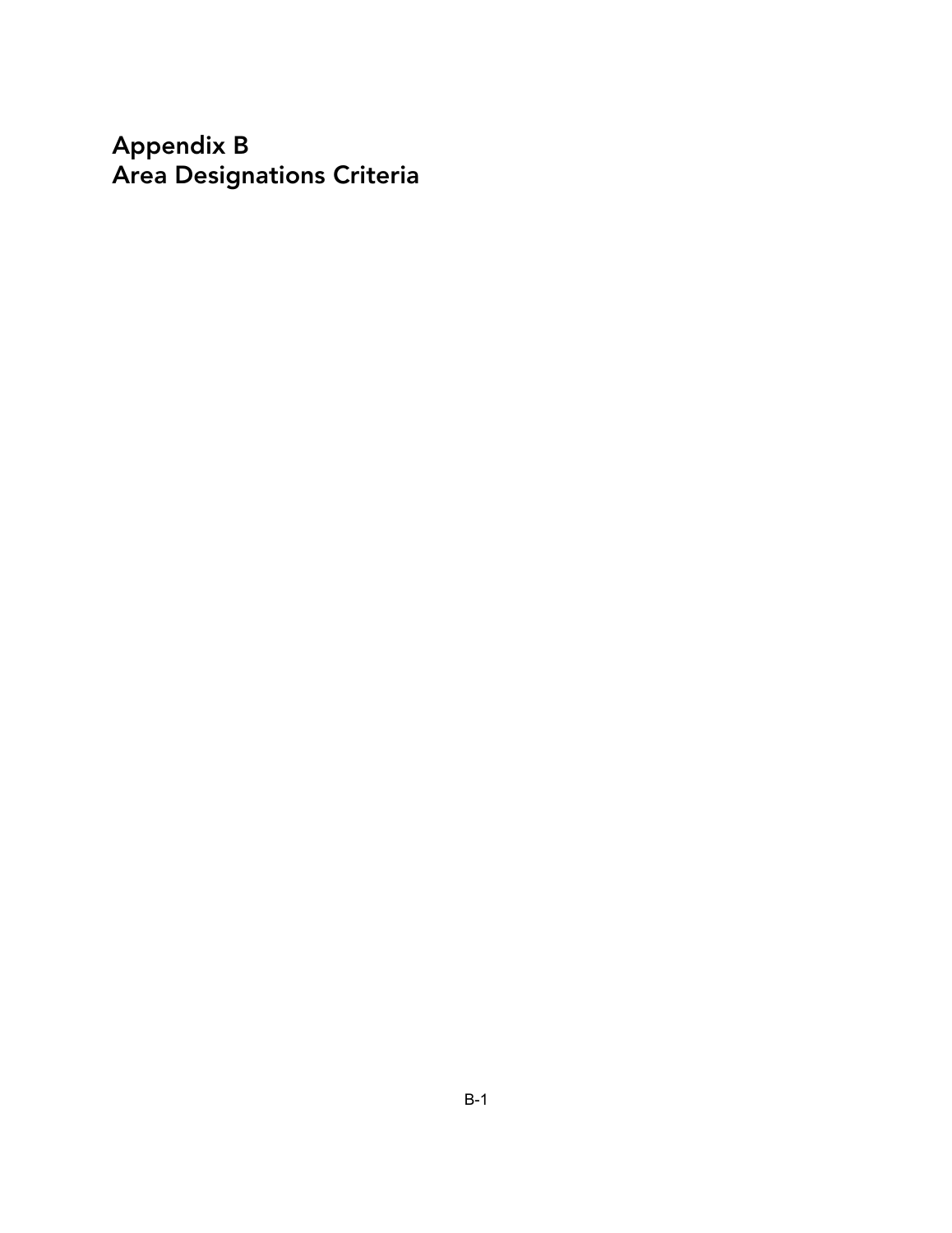**Area Designations Criteria California Code of Regulations Title 17. Public Health Division 3. Air Resources Board Chapter 1. Air Resources Board Subchapter 1.5. Air Basins and Air Quality Standards Article 3. Criteria for Determining Area Designations Sections 70300 through 70306, and Appendices 1 through 3, thereof**

#### **§ 70300. General Statement of Purpose.**

The objective of these criteria is to guide the Executive Officer or his or her delegate in making designations of areas as attainment, nonattainment, nonattainmenttransitional, or unclassified for each of the pollutants for which state ambient air quality standards have been established in Section 70200.

NOTE: Authority cited: Sections 39600, 39601, 39607, 39608 and 40925.5, Health and Safety Code. Reference: Sections 39607, 39608 and 40925.5, Health and Safety Code.

### **§ 70301. Air Quality Data Used for Designations.**

(a) Except as otherwise provided in this article, designations shall be based on "data for record."

(1) Data for record are those data collected by or under the auspices of the state board or the districts for the purpose of measuring ambient air quality, and which the Executive Officer or his or her delegate has determined comply with the siting and quality assurance procedures established in Part 58, Title 40, Code of Federal Regulations or other equivalent procedures.

(2) Any other data which are provided by a district or by any other person will be data for record if the Executive Officer or his or her delegate determines within 90 days of submittal of complete supporting documentation that the data comply with the siting and quality assurance procedures established in Part 58, Title 40, Code of Federal Regulations or other equivalent procedures. If the Executive Officer or his or her delegate finds there is good cause that 90 days is insufficient time to make a determination, he or she may after notification of the person requesting the data review extend the deadline for completion of the data review.

(b) Except as otherwise provided in this article, designations and reviews of designations will be based on data for record for the three calendar years prior to the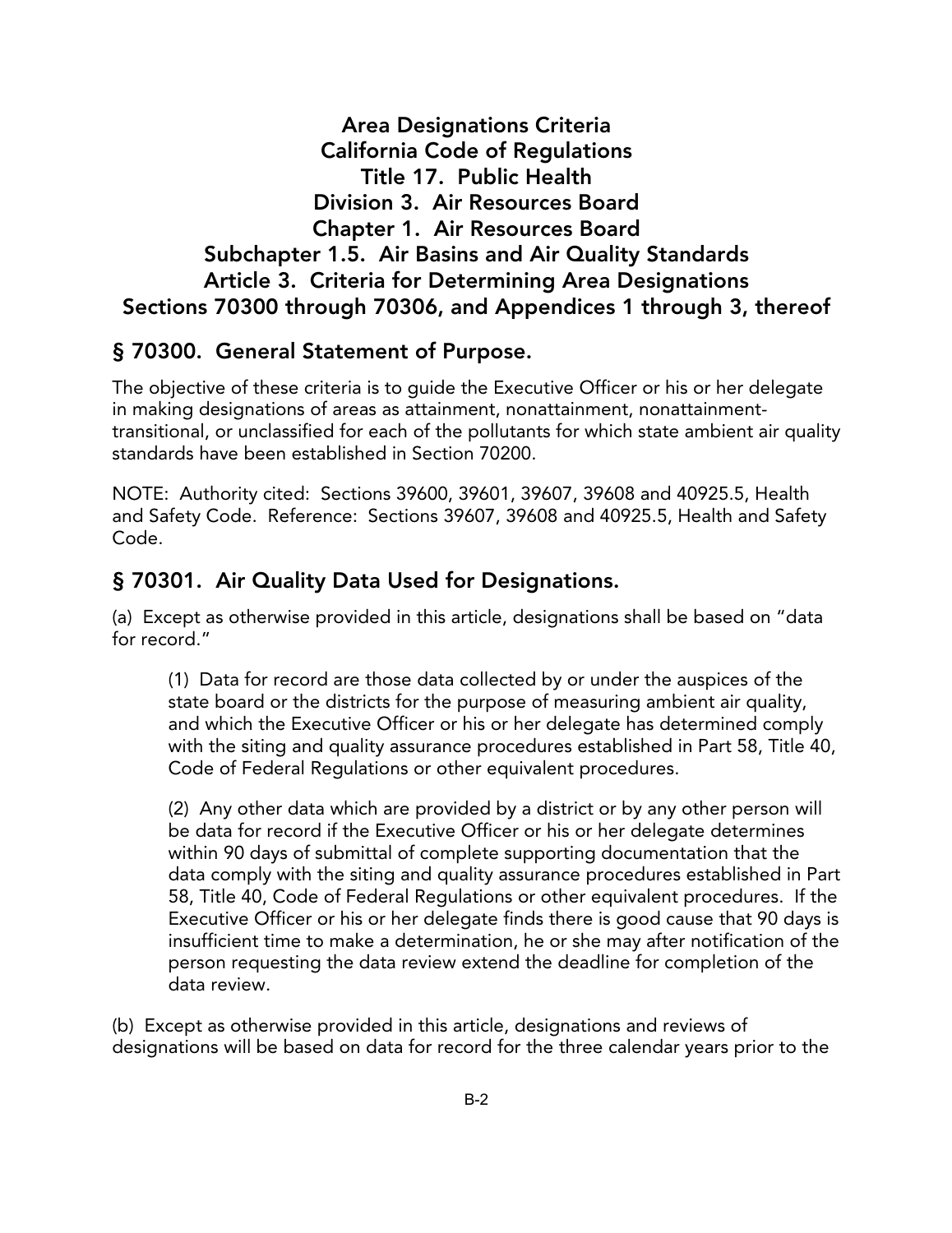year in which the designation is made or the annual review of the designation is conducted.

(c) Data as described in section 70301(a)(1) and (2) become data for record upon completion of the Executive Officer's or his or her delegate's review.

NOTE: Authority cited: Sections 39600, 39601, 39607 and 39608, Health and Safety Code. Reference: Sections 39607 and 39608, Health and Safety Code.

## **§ 70302. Geographic Extent of Designations.**

(a) An air basin will be the area designated for ozone, nitrogen dioxide, suspended particulate matter (PM<sub>10</sub>), fine suspended particulate matter (PM<sub>2.5</sub>), sulfates, and visibility reducing particles. Provided, however, if the Executive Officer or his or her delegate finds (based on air quality data, meteorology, topography, or the distribution of population and emissions) that there are areas within an air basin with distinctly different air quality deriving from sources and conditions not affecting the entire air basin, the Executive Officer or his or her delegate may designate an area smaller than an air basin using political boundary lines to the extent practicable. In designating an area smaller than an air basin as nonattainment, the Executive Officer or his or her delegate will include within the area those sources whose emissions contribute to a violation of a state standard for that pollutant. Contiguous areas which would have the same designation within an air basin will be one designated area.

(b) A county or the portion of a county which is located within an air basin will be the area designated for carbon monoxide, sulfur dioxide, lead (particulate), and hydrogen sulfide. Provided, however, if the Executive Officer or his or her delegate finds (based on air quality data, meteorology, topography, or the distribution of population and emissions) that there are areas within the county with distinctly different air quality, it may designate a smaller area. In designating an area smaller than a county as nonattainment, the Executive Officer or his or her delegate will include within the area those sources whose emissions contribute to a violation of a state standard for that pollutant.

NOTE: Authority cited: Sections 39600, 39601, 39607 and 39608, Health and Safety Code. Reference: Sections 39607 and 38608, Health and Safety Code.

## **§ 70303. Criteria for Designating an Area as Nonattainment.**

(a) The Executive Officer or his or her delegate will designate an area as nonattainment for a pollutant if:

(1) Data for record show at least one violation of a state standard for that pollutant in the area, and the measurement of the violation meets the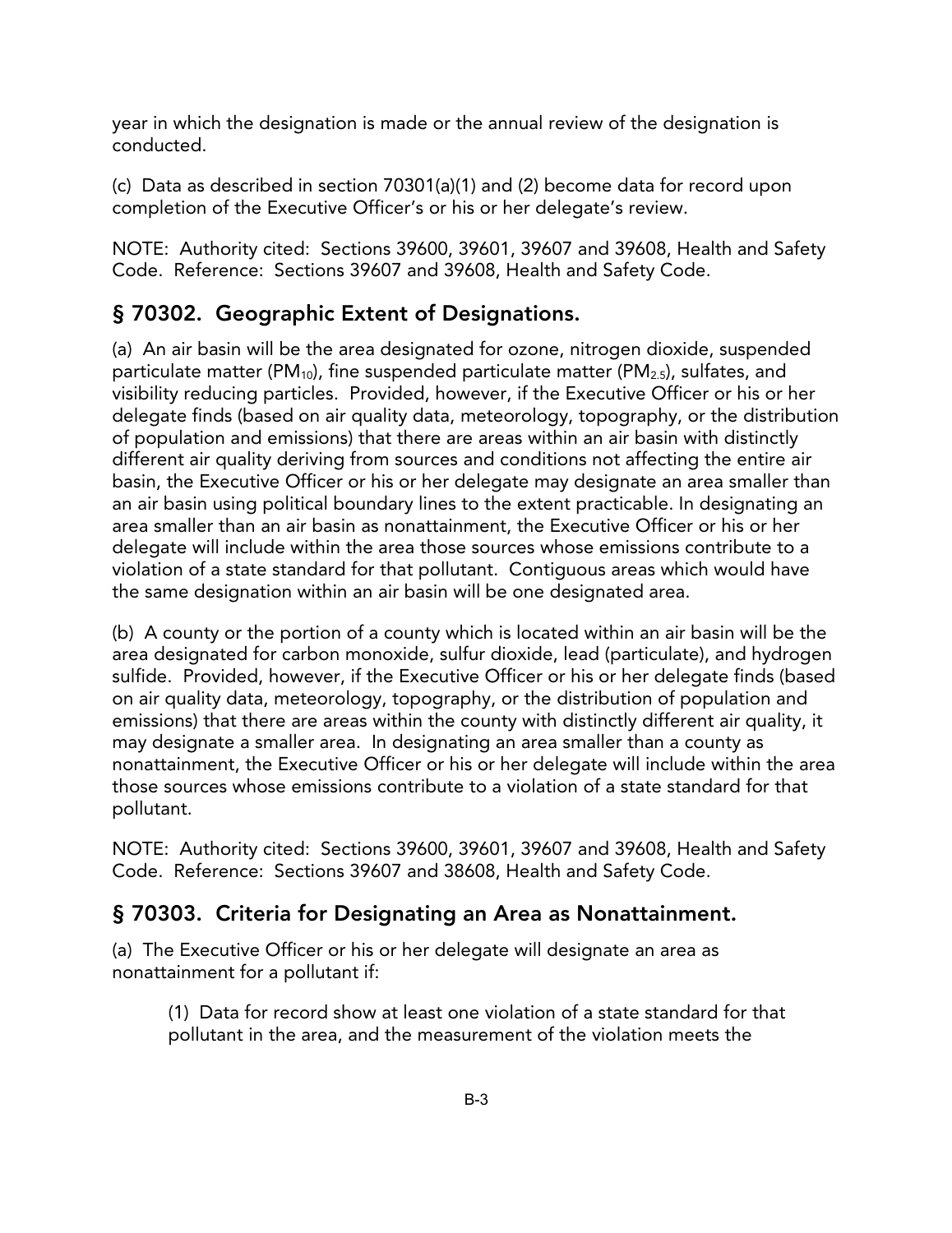representativeness criteria set forth in "Criteria for Determining Data Representativeness" contained in Appendix 1 to this article; or

(2) Limited or no air quality data were collected in the area, but the Executive Officer or his or her delegate finds, based on meteorology, topography, and air quality data for an adjacent nonattainment area, that there has been at least one violation of a state standard for that pollutant in the area being designated.

(b) An area will not be designated as nonattainment if the only recorded exceedance(s) of that state standard were based solely on data for record determined to be affected by a highly irregular or infrequent event. Data affected by a highly irregular or infrequent event will be identified as such by the Executive Officer or his or her delegate in accordance with the "Air Resources Board Procedure for Reviewing Air Quality Data Possibly Affected by a Highly Irregular or Infrequent Event," set forth in Appendix 2 to this article.

NOTE: Authority cited: Sections 39600, 39601, 39607 and 39608, Health and Safety Code. Reference: Sections 39607 and 39608, Health and Safety Code.

## **§ 70303.1. Criteria for Designating an Area as Nonattainment-Transitional for Pollutants Other than Ozone.**

(a) Nonattainment-transitional is a subcategory of the nonattainment designation. The Executive Officer or his or her delegate will identify that portion of a designated area within the district as nonattainment-transitional for a pollutant other than ozone with a state standard averaging time less than or equal to 24 hours and for which samples are routinely collected every day if it finds that:

(1) Data for record for the previous calendar year are consistent with the criteria established in section 70304(a)(2) and show two or fewer days at each site in the area with violations of a state standard for that pollutant (not including exceedances found to be affected by a highly irregular or infrequent event under the procedure set forth in Appendix 2 to this article);

(2) Evaluation of multi-year air quality, meteorological and emission data indicates that ambient air quality either has stabilized or is improving and that every site in the area is expected to reach attainment within three years; and

(3) The geographic extent of the area is consistent with the criteria established in section 70302.

(b) An area designated as nonattainment-transitional for a pollutant is close to attaining the state standard(s) for that pollutant. The nonattainment-transitional designation provides an opportunity for a district to review and potentially to modify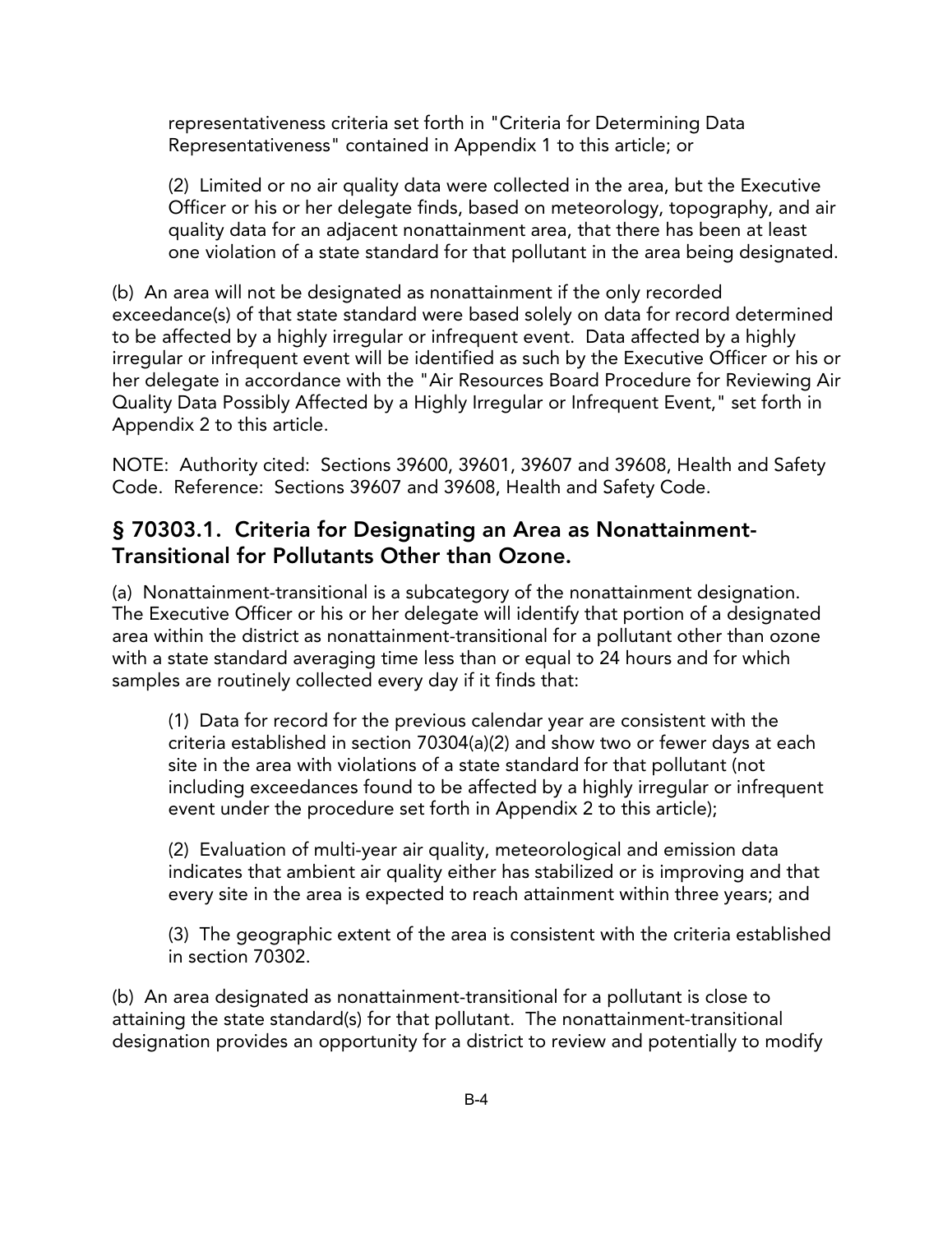its attainment plan. Any modification to an attainment plan must be consistent with state and federal regulations and statutes.

NOTE: Authority cited: Sections 39600, 39601, 39607 and 39608, Health and Safety Code. Reference: Sections 39607 and 39608, Health and Safety Code.

# **§ 70303.5. Requirements for Ozone Nonattainment-Transitional.**

(a) If an area within an air basin is designated as nonattainment for ozone, that area is designated as nonattainment-transitional for ozone if the following conditions are met:

(1) The area is an entire district within an air basin, or the area is the entire portion of a district within an air basin consistent with the criteria established in section 70302(a);

(2) Data for record consistent with the criteria established in section 70304(a)(2) are used to determine the number of exceedances for the previous calendar year at each monitoring location in the area;

(3) All data collected during the previous calendar year are considered in the evaluation, including data possibly affected by a highly irregular or infrequent event under the procedure set forth in Appendix 2 to this article;

(4) Each day with concentration(s) that exceed the state ozone standard is counted as one exceedance day; and

(5) No monitoring location in the area has more than three exceedance days during the previous calendar year.

(b) If an area qualifies for designation as nonattainment-transitional for ozone for the previous calendar year under section 70303.5(a), and the Executive Officer or his or her delegate has determined that data for the current calendar year indicate more than three exceedance days at any one monitoring location, that area is designated as nonattainment.

NOTE: Authority cited: Sections 39600, 39601, 39607 and 40925.5, Health and Safety Code. Reference: Sections 39607 and 40925.5, Health and Safety Code.

## **§ 70304. Criteria for Designating an Area as Attainment.**

(a) The Executive Officer or his or her delegate will designate an area as attainment for a pollutant if:

(1) Data for record show that no state standard for that pollutant was violated at any site in the area; and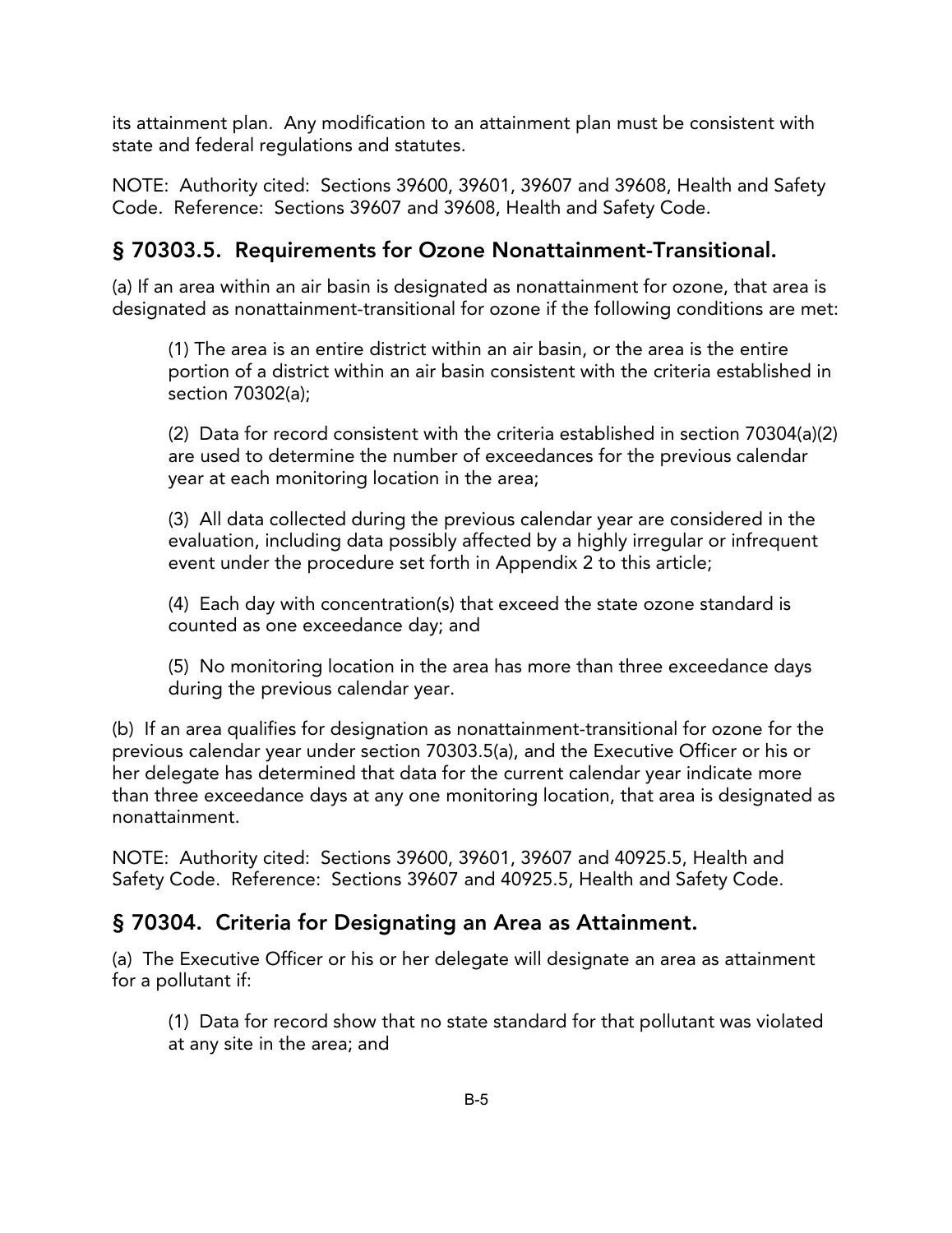(2) Data for record meet representativeness and completeness criteria for a location at which the pollutant concentrations are expected to be high based on the spatial distribution of emission sources in the area and the relationship of emissions to air quality. Data representativeness criteria are set forth in "Criteria for Determining Data Representativeness" contained in Appendix 1 to this article. Data completeness criteria are set forth in "Criteria for Determining Data Completeness" contained in Appendix 3 to this article.

(b) Where there are limited or no air quality data for an area, the Executive Officer or his or her delegate will designate the area as attainment for a pollutant if it finds that no state standard for that pollutant has been violated in that area based on:

(1) Air quality data collected in the area during the most recent period since 1980 which meet the conditions in (a) above;

(2) Emissions of that pollutant or its precursors in the area have not increased since that period to a level at which the state standard might be exceeded; and

(3) Air quality data collected in the area since the time period in (1) above do not show a violation of the state standard.

(c) If an area is designated as attainment and now has limited or no air quality data for record for carbon monoxide, nitrogen dioxide, sulfur dioxide, sulfates, or lead (particulate), the Executive Officer or his or her delegate shall continue to designate that area attainment for the respective pollutant if:

(1) Emissions of that pollutant or its precursors in the area have not increased since the area was most recently designated as attainment to a level at which the state standard might be exceeded.

(d) A nonattainment area will not be redesignated as attainment for a pollutant if:

(1) Data for record for the monitoring site showing the greatest violation of a state standard for that pollutant no longer are available; and

(2) No other site has been identified as equivalent by the Executive Officer or his or her delegate.

NOTE: Authority cited: Sections 39600, 39601, 39607 and 39608, Health and Safety Code. Reference: Sections 39607 and 39608, Health and Safety Code.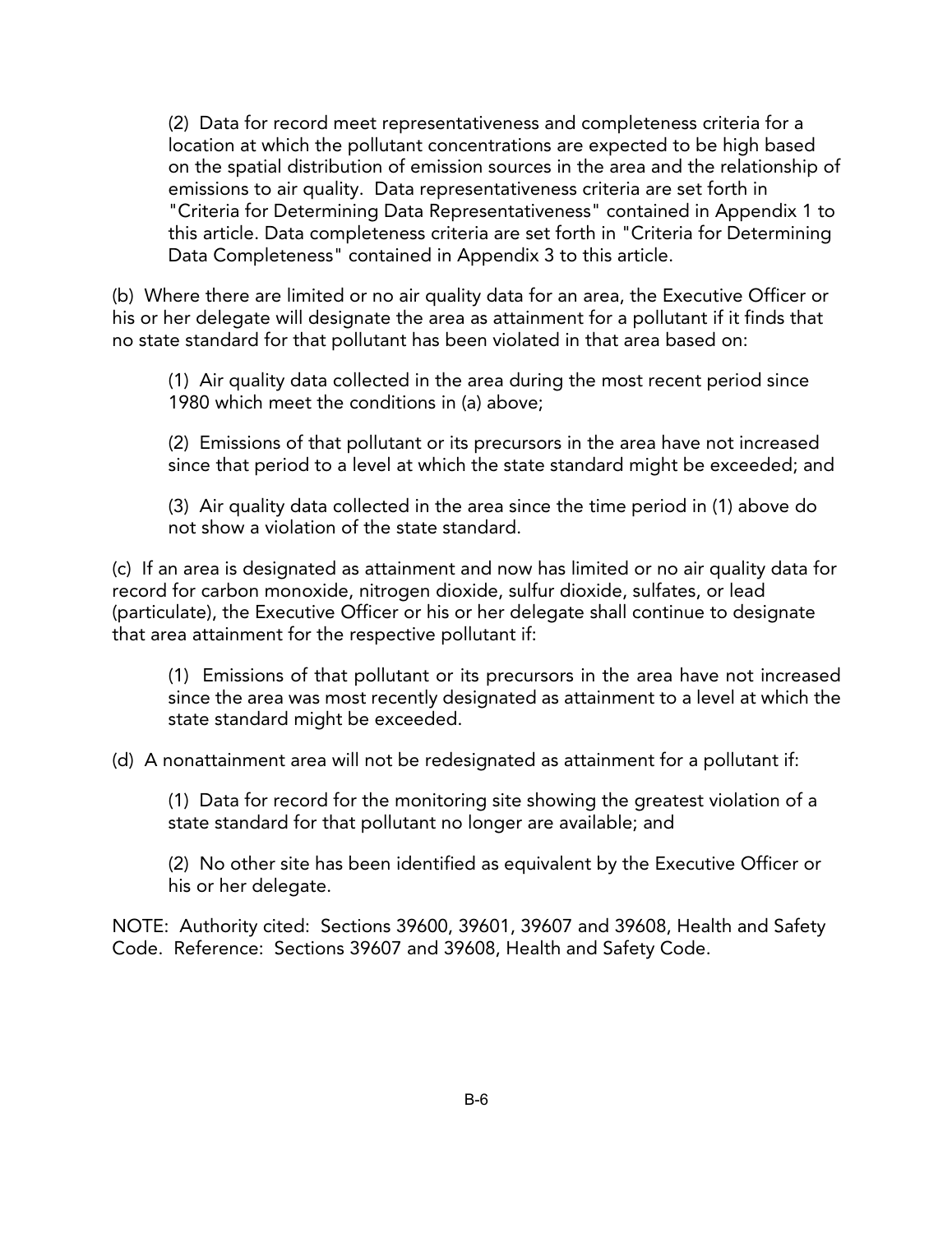## **§ 70305. Criteria for Designating an Area as Unclassified.**

The Executive Officer or his or her delegate will designate an area as unclassified for a pollutant if it finds that, except as otherwise provided in this article, the data do not support a designation of attainment or nonattainment.

NOTE: Authority cited: Sections 39600, 39601, 39607 and 39608, Health and Safety Code. Reference: Sections 39607 and 39608, Health and Safety Code.

## **§ 70306. Annual Review of Designations.**

(a) The Executive Officer or his or her delegate will conduct annual reviews of all designations and will hold a public hearing if requested pursuant to Government Code section 11346.8(a).

(b) Any request for a change in a designation and any submittal of information for purposes of the Executive Officer's or his or her delegate's consideration in the annual review of a designation shall be provided in writing to the Executive Officer no later than May 1 of each year.

NOTE: Authority cited: Sections 39600, 39601, 39607 and 39608, Health and Safety Code. Reference: Sections 39607 and 39608, Health and Safety Code.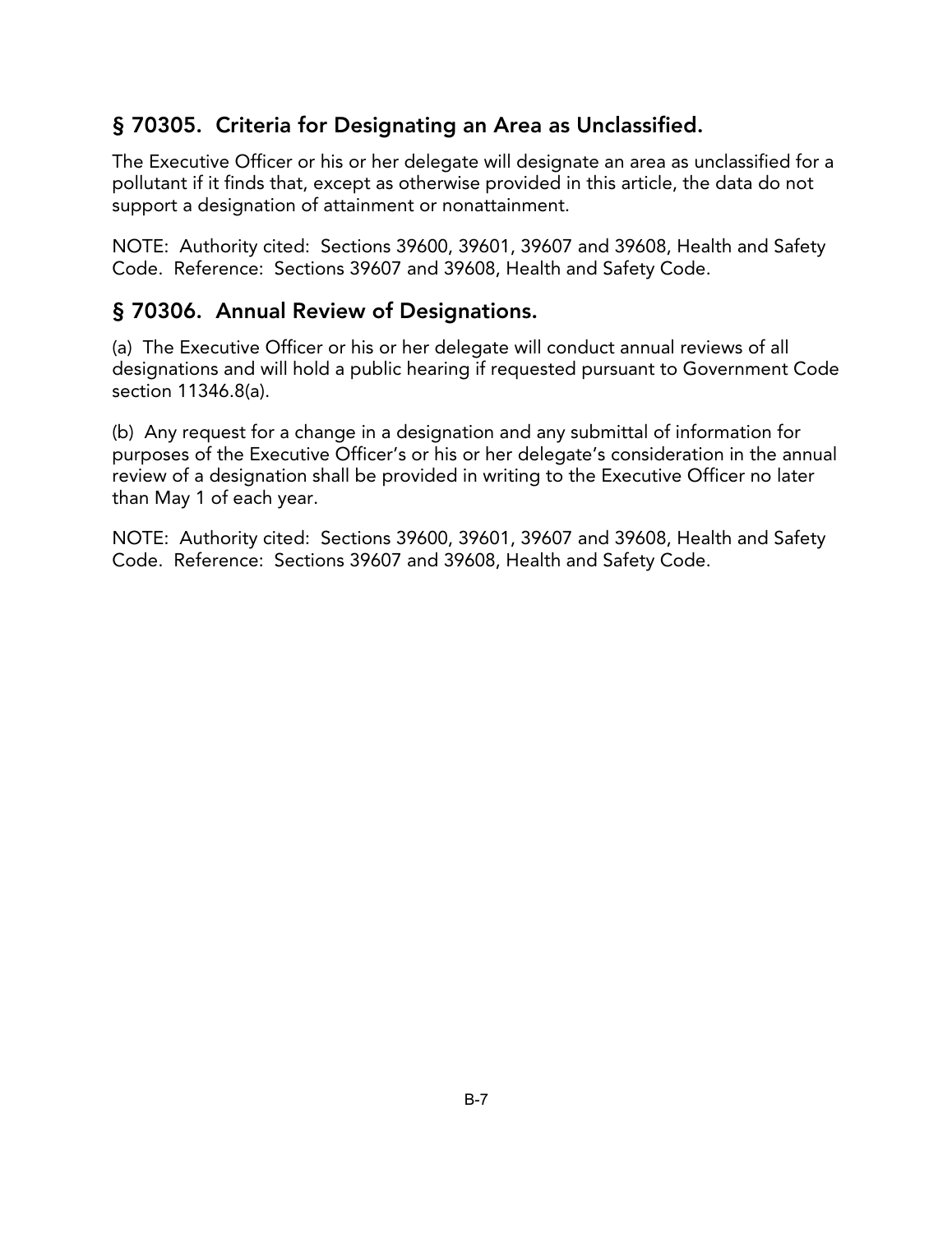# **Appendix 1**

# **Criteria for Determining Data Representativeness**

This Appendix describes the criteria to be used in determining the representativeness of individual air quality measurements and statistics for the purpose of designating areas as described in this article. Data representativeness, as that term is used herein, relates to the determination of whether the amount of data reflected in an individual air quality measurement or statistic is sufficient to characterize reliably air quality during the respective averaging time of a state standard. The criteria for determining data representativeness are summarized in the accompanying table and discussed further, below.

Air quality measurements and statistics are usually computed from short term observed values. If all the short term values for the statistical time period are available, the calculated statistic is representative. However, because all the short term values for a given period often are not available, a minimum number of observations are needed to provide reasonable assurance that the calculated measurement or statistic is a reliable estimate for the averaging time specified in the state standard.

In general, air quality measurements and statistics are considered representative if a minimum of 75 percent of all the potential short term values are included and are distributed throughout the entire statistical time period. This 75 percent criteria must be met from the averaging time of the initial measurement, up to and including, the final averaging time reflected by the air quality measurement or statistic. For example, a maximum daily statistic must meet the representativeness criteria specified for a "Day." Because a daily statistic reflects a single day, it does not need to meet the representativeness criteria for any other level (Month, Quarter, or Year). In evaluating data representativeness, all measurements are considered, including those identified as affected by a highly irregular or infrequent event under the "Air Resources Board Procedure for Reviewing Air Quality Data Possibly Affected by a Highly Irregular or Infrequent Event," set forth in Appendix 2 to this article.

Individual air quality measurements and statistics used for designating an area as attainment, nonattainment-transitional, or nonattainment must be representative. Furthermore, to ensure that the group of air quality measurements or statistics used for designating an area as attainment or nonattainment-transitional reflect the time of day and the season of expected high concentrations, these data must also be complete under the "Criteria for Determining Data Completeness" set forth in Appendix 3 to this article. In contrast, the air quality measurements or statistics used for designating an area as nonattainment are not required to be complete.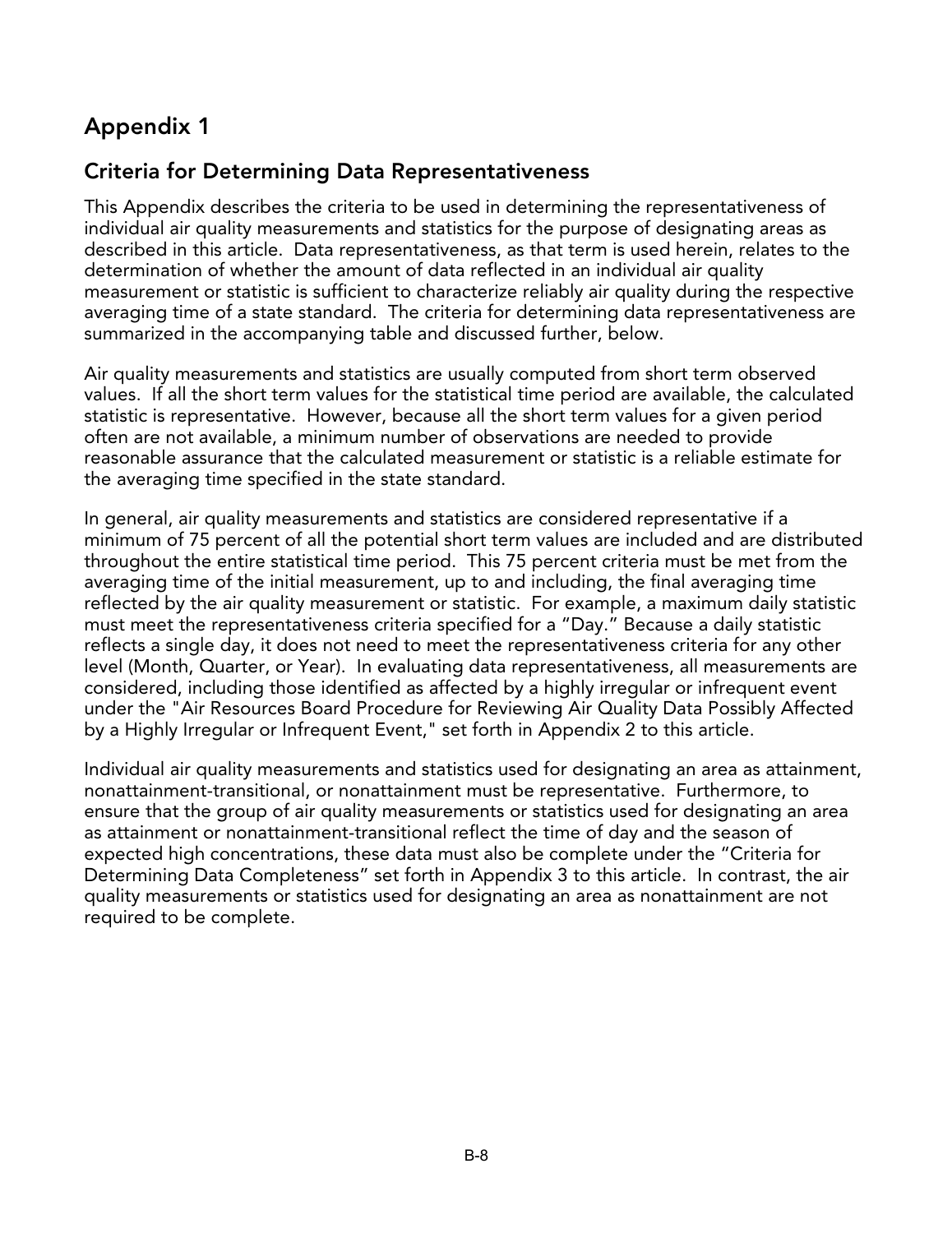# **Criteria for Representativeness of Air Quality Measurements and Statistics**

| Representative            | Sampling           | <b>Basic of Statistic or</b> | <b>Number of Representative Periods</b>       |
|---------------------------|--------------------|------------------------------|-----------------------------------------------|
| <b>Calendar Statistic</b> | <b>Time Period</b> | Requirement                  | Required                                      |
| Year                      |                    |                              |                                               |
|                           | Anv                |                              | 4 representative calendar quarters            |
| Quarter                   | 24-hour            | Based on a daily sample      | 3 representative months                       |
| Quarter                   | Less than          |                              | 69 or more representative calendar days       |
|                           | 24-hours           | Based on a daily statistic   |                                               |
| Quarter                   | Less than          |                              | 1,643 or more hours                           |
|                           | 24-hours           | Based on hourly samples      |                                               |
|                           |                    | Based on infrequent          |                                               |
| Month                     | 24-hour            | sampling (1-in-6 day, 1-in-3 | 75 percent of all potential samples           |
|                           |                    | day, 1-in-2 day)             |                                               |
| Month                     | Less than          |                              | 23 or more representative calendar days       |
|                           | 24-hours           | Based on a daily statistic   |                                               |
| Month                     | Less than          |                              | 548 or more hours                             |
|                           | 24-hours           | Based on all hourly samples  |                                               |
| Month                     | Less than          | Based on all 2-hour samples  |                                               |
|                           | 24-hours           |                              | 274 or more 2-hour samples                    |
| Month                     | Less than          | Based on all 3-hour samples  | 183 or more 3-hour samples                    |
|                           | 24-hours           |                              |                                               |
|                           |                    |                              | 6 or more hours in each 1/3 day (hours 0 thru |
| Day                       | 1-hour             |                              | 7, 8 thru 15, 16 thru 23), & missing no more  |
|                           |                    |                              | than 2 consecutive hourly samples             |
| Day                       | 2-hour             | Based on all 2-hour samples  | 9 or more samples                             |
| Day                       | 3-hour             | Based on all 3-hour samples  | 6 or more samples                             |
| Day                       | 24-hour            | Based on daily sample        | 22 but not more than 26 hours of sampling     |

Note: This table has been amended to make it more accessible. This change is nonsubstantive.

## **Mean of N Hour Period**

| N  | <b>Number of Samples Needed</b> |
|----|---------------------------------|
| 24 | 18 or more hourly samples       |
| 8  | 6 or more hourly samples        |
| 6  | 5 or more hourly samples        |
|    | 3 hourly samples                |
| 3  | 3 hourly samples                |
|    | 2 hourly samples                |
|    | 30 minutes or more of sampling  |
|    |                                 |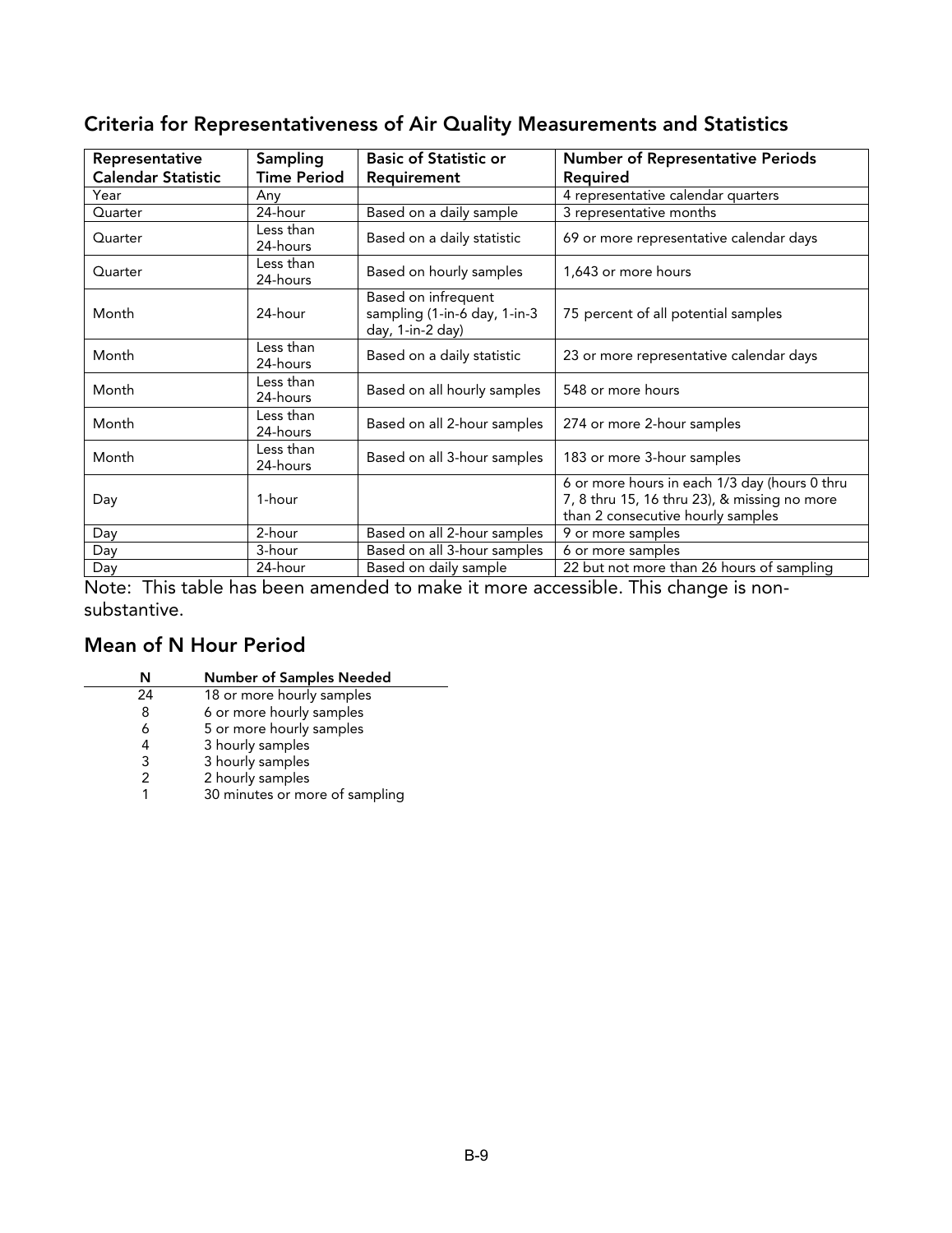# **Appendix 2**

## **Air Resources Board Procedure for Reviewing Air Quality Data Possibly Affected by a Highly Irregular or Infrequent Event**

This Appendix describes the procedures that the Air Resources Board will use for reviewing air quality data possibly affected by a highly irregular or infrequent event with regard to the state ambient air quality standards. All decisions regarding the identification of data as being affected by a highly irregular or infrequent event will be made by the Executive Officer or his or her delegate.

The Executive Officer or his or her delegate will review air quality data for possible identification as affected by a highly irregular or infrequent event if the data are the only exceedances of a state ambient air quality standard in the area or if such identification would otherwise affect the designation of the area.

Three types of highly irregular or infrequent events may be identified:

- 1. Extreme Concentration Event.
- 2. Exceptional Event.
- 3. Unusual Concentration Event.

#### **Extreme Concentration Events**

An extreme concentration event is an event beyond reasonable regulatory control which causes an exceedance of a state standard. An extreme concentration event is based on a statistical procedure and may not always be linked to a specific identifiable cause. The causes of an extreme concentration event include but are not limited to unusual meteorology.

The steps for identifying an extreme concentration event are:

- 1. A district (or the Executive Officer or his or her delegate) identifies questionable data.
- 2. In evaluating a possible extreme concentration event, the Executive Officer or his or her delegate will use the data for the site at which the event is suspected to determine a limit for concentrations expected to recur no more frequently than once in one year. The limit will be determined using the "exponential tail method" described in Procedure for Computing the Values Used in Identifying Extreme Concentration Events (August 1998), which is incorporated by reference herein.

Using conventional rounding procedures, the limit will be consistent with the level of precision in which the state standard is expressed. If the possible extreme concentration exceeds the concentration expected to recur no more frequently than once in one year, the Executive Officer or his or her delegate will consult with the district in identifying the data as affected by an extreme concentration event.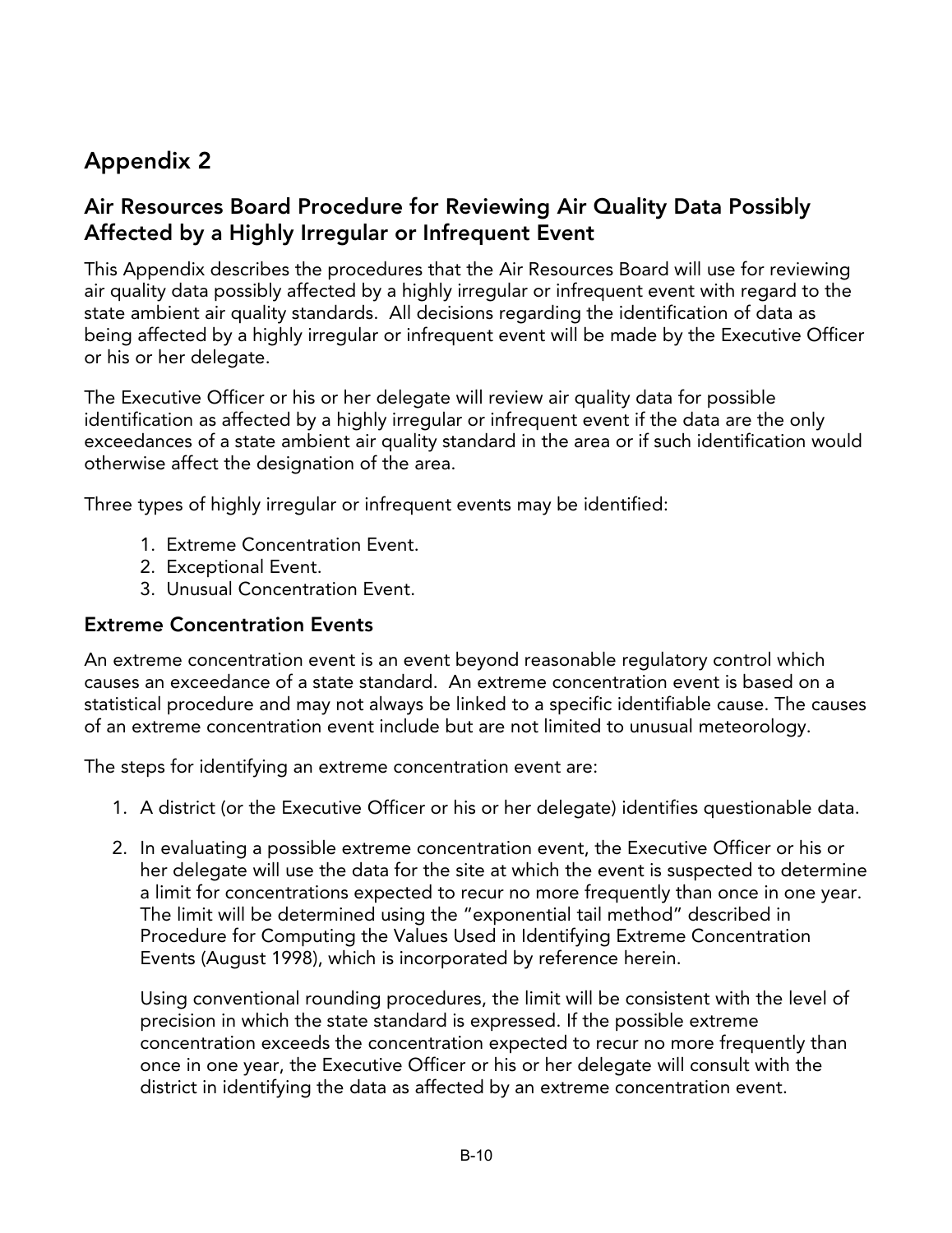3. When an extreme concentration event is identified, the Executive Officer or his or her delegate will review other information, including but not limited to meteorological data, to determine whether air quality data for other sites in the area were affected by the extreme concentration event.

### **Exceptional Events**

An exceptional event is an event beyond reasonable regulatory control which causes an exceedance of a state standard. An exceptional event must be linked to a specific cause such as an act of nature or unusual human activity. The federal Environmental Protection Agency (EPA) has published guidelines and rules to assist the states in determining exceptional and natural events. These EPA guidelines and rules provide overall criteria for determining whether an event is exceptional with regard to the national standards. The Executive Officer or his or her delegate will use the EPA guidelines and rules as a general basis for reviewing ambient data, but will not be bound by the specific definitions in the EPA guidelines and rules for the various types of exceptional events because those definitions are made on a national basis. In addition, since what may be exceptional in one part of the state may be common in another, each possible event will be evaluated on a case-by-case basis.

The steps for identifying an exceptional event are:

- 1. A district (or the Executive Officer or his or her delegate) identifies questionable data.
- 2. If a known exceptional event has occurred, the district gathers relevant data to document the occurrence.
- 3. If an exceptional event is only suspected, the district investigates available data for the possible event.
- 4. The district submits to the Executive Officer or his or her delegate a request for identifying the data as affected by an exceptional event and also provides supporting documentation.
- 5. If the Executive Officer or his or her delegate concurs with the district, he or she will identify the data as affected by an exceptional event.
- 6. If the district's request for identifying data as affected by an exceptional event cannot be supported, the district will be notified of the reasons. The Executive Officer or his or her delegate will consider any additional data to support the request, but in the absence of any new evidence, will disapprove the request.

### **Unusual Concentration Events**

An unusual concentration event is an event which causes an anomalous exceedance of a state standard and which does not qualify as an extreme concentration event or an exceptional event. An exceedance affected by an unusual concentration event may be identified only for an area designated as attainment or unclassified at the time of the exceedance.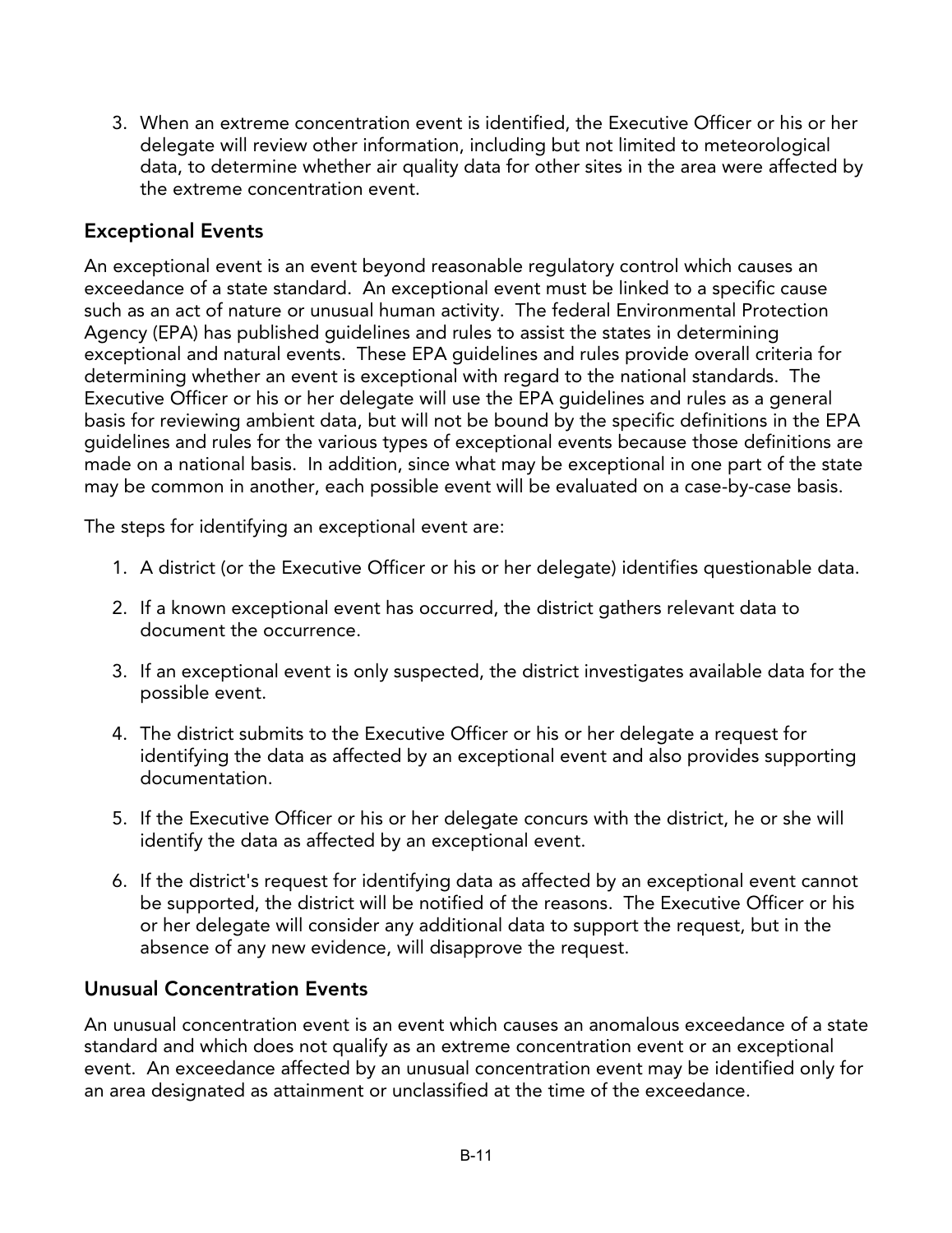The steps for identifying an unusual concentration event are:

- 1. A district (or the Executive Officer or his or her delegate) identifies a questionable exceedance(s).
- 2. If the exceedance(s) has not been identified as having been affected by an extreme concentration event or an exceptional event, and if the area was designated as attainment or unclassified at the time of the exceedance(s), the Executive Officer or his or her delegate will review the exceedance(s) to determine whether it was affected by an unusual concentration event.
- 3. In evaluating a possible unusual concentration event, the Executive Officer or his or her delegate will consider all relevant information, including but not limited to the amount and characteristics of air quality data, emission data, meteorological data, potential public health and welfare impacts, and any applicable state, district, and federal rules and regulations. To identify the exceedance(s) as affected by an unusual concentration event, the Executive Officer or his or her delegate must find, based on the relevant information, that the impact of the exceedance(s) is limited to the local area, the exceedance(s) is not expected to recur, and that the data do not support a nonattainment designation.
- 4. If the exceedance(s) qualifies as possibly affected by an unusual concentration event, the Executive Officer or his or her delegate will consult with the district in identifying the exceedance(s) as affected by an unusual concentration event.
- 5. An area may retain its attainment or unclassified designation based on the identification and exclusion of an exceedance(s) affected by an unusual concentration event for no more than three consecutive years. If the Executive Officer or his or her delegate identifies an exceedance(s) affected by an unusual concentration event in the area in the fourth consecutive year, the area will be redesignated as nonattainment.

NOTE: Authority cited: Sections 39600, 39601, 39607 and 39608, Health and Safety Code. Reference: Sections 39607 and 39608, Health and Safety Code.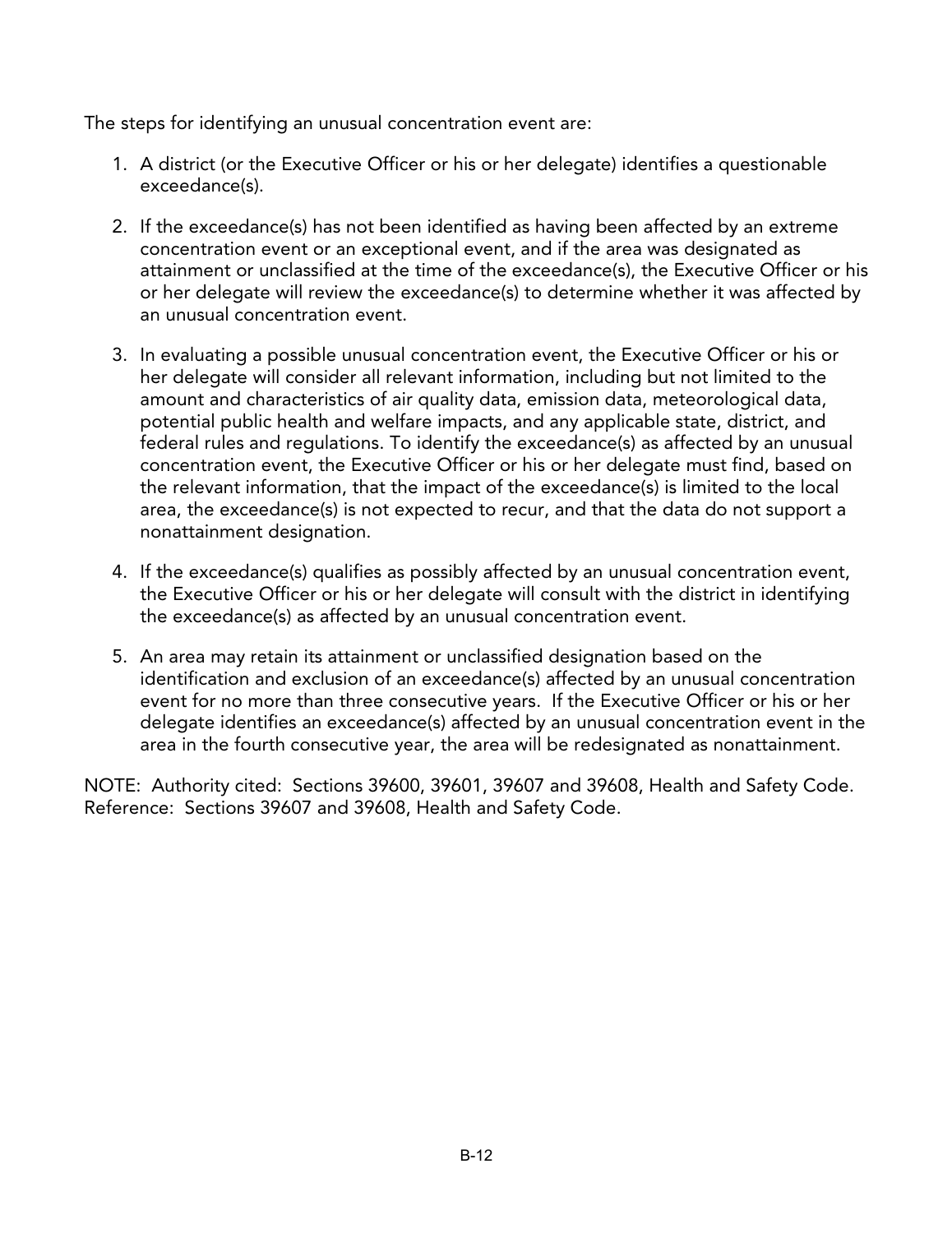# **Appendix 3**

## **Criteria for Determining Data Completeness**

This Appendix describes the criteria to be used in determining data completeness for the purpose of designating areas as described in this article. These Criteria for Determining Data Completeness (Completeness Criteria) apply only to air quality data used in designating an area as attainment or nonattainment-transitional. Air quality data used in designating an area as nonattainment do not need to be complete. The purpose of these Completeness Criteria is to specify the minimum amount of data deemed necessary to ensure that sampling occurred at times when a violation is most likely to occur.

After a set or group of air quality measurements or statistics are deemed representative under the Criteria for Determining Data Representativeness set forth in Appendix 1 to this article, they are then evaluated under these Completeness Criteria to ensure that the group of representative measurements or statistics reflect the time of day and the season of the year during which high concentrations are likely to occur.

## **Complete Data**

Data for a site will be complete if there are representative data (as determined in accordance with the Representativeness Criteria in Appendix 1 to this article) during the required hours (see below) of the day during the required months (see below) for the required years (see below).

### **Required Hours**

The hours of potentially high concentration must be included. Unless a detailed evaluation determines different hours to be appropriate for a specific site, these hours are:

| <b>Pollutant</b>                     | Hours (PST)            |
|--------------------------------------|------------------------|
| Ozone                                | $9$ am $-5$ pm         |
| Carbon Monoxide                      | 3 pm - 9 am (next day) |
| Nitrogen Dioxide                     | 8 am - 8 pm            |
| <b>Visibility Reducing Particles</b> | 10 am - 6 pm           |
| <b>Other Pollutants</b>              | Throughout day         |